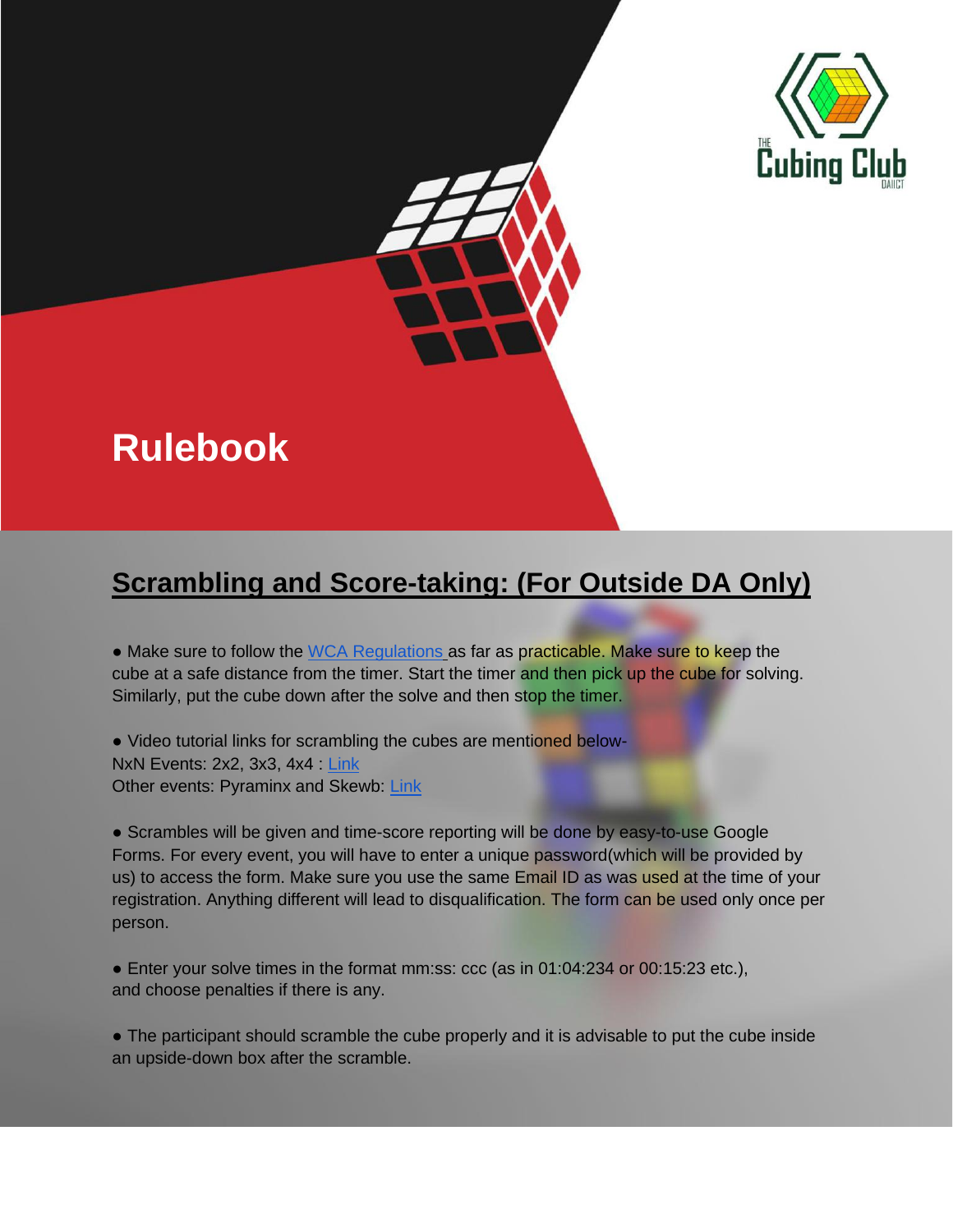- The participant should follow the following steps in sequence:-
	- 1. Start the video.
	- 2. Scramble the cube. (Show any 3 sides of the cube after scrambling in the video)
	- 3. Keep the cube down inside an upside-down box(the cube should not be in the participant's hands).
	- 4. Start the inspection timer(15 seconds).
	- 5. Take out the cube from the box and start inspecting.
	- 6. Keep the cube down and start the solve timer.
	- 7. Pick up the cube and start solving.
	- 8. Keep the cube down and stop the solve timer.
	- 9. Show the final solve time as well as the solved cube.
	- 10. Enter the details in the form

● You can time your solves with a stack mat timer or with another timer, such as cstimer or suitable mobile apps.

● Duplicate entries, entries with someone else's email ID, or by using any other unfair means like providing misinformation in the form will be instantly disqualified.

### **Video Submission Guidelines:**

- Every participant needs to record a separate video for each solve or you can make a single video of your 5 solves. We would ask for the recordings if necessary.
- Video submission also needs to be done if asked by our team of judges to verify any solve where they think the participant might be cheating. Failing to submit the video in a stipulated time frame will lead to disqualification from the entire competition.
- The video submission should clearly show the final result of the timer, scrambled cube, the full solve, and the solved cube.
- The video needs to be such that it clearly shows the opening of scrambles and should be one stretch video without any pauses or cuts in between for a particular event. If it is not clear enough or does not meet the guidelines, the judges will disqualify that participant.
- The video will be checked thoroughly to verify that it has not been manipulated, if found guilty the participant will be immediately disqualified.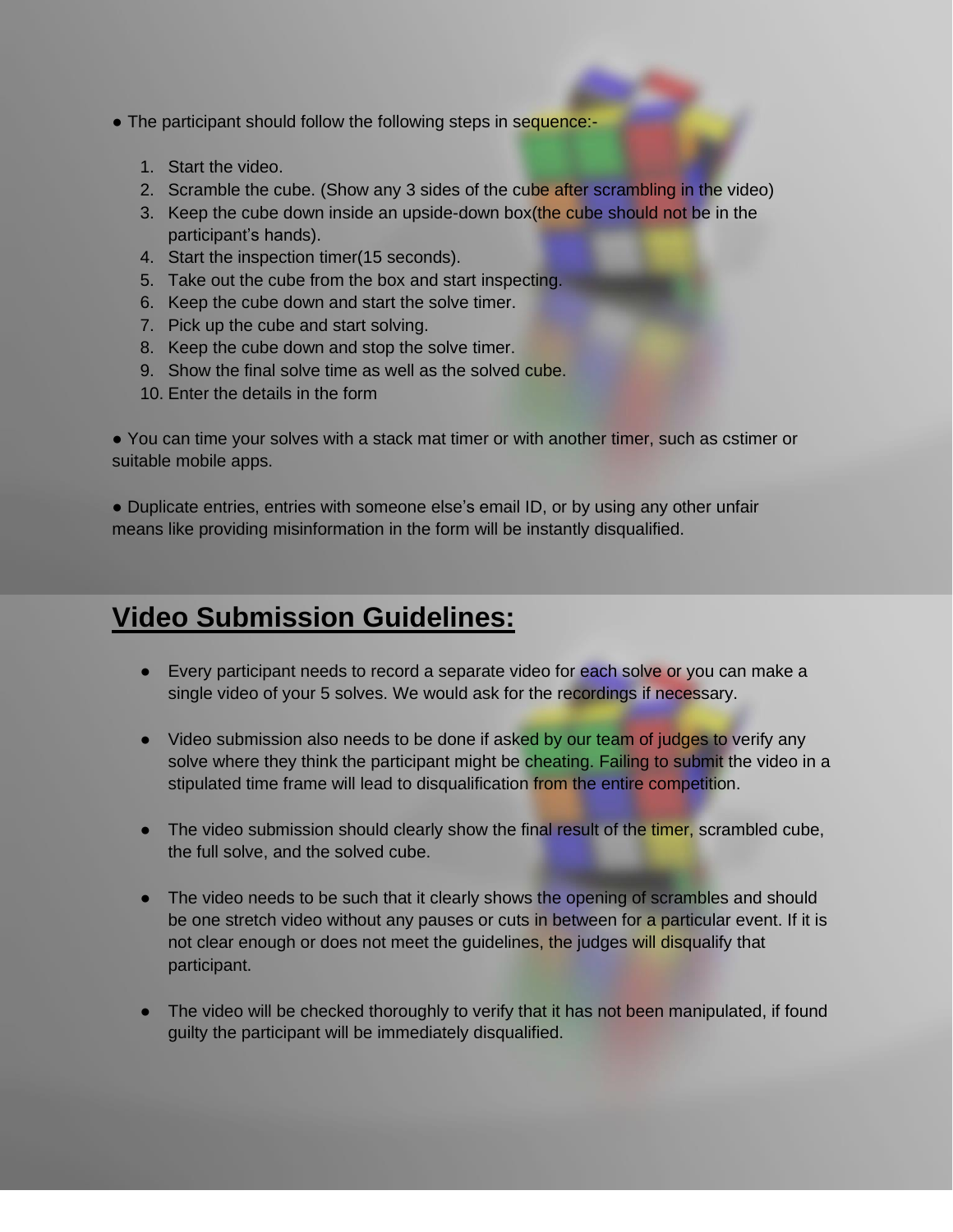- If asked, you need to submit your videos through a Google drive link(will be provided by us) OR through WhatsApp.
- We can use the videos after the competition is over for social media purposes.

### **First Round Guidelines**

- Each event will have a separate google form.
- You will have to submit your response within the given time frame no matter how many events you have participated in.
- Round 1 will be on, 7th April 2022.
- No request will be entertained after the given deadline.
- Results of the first round will be announced through email.

## **First Round Guidelines(For DA students only)**

- For DA students, Synocubix is going to be an **offline** event.
- Round 1 will be on, 9th April 2022.
- **•** Time slots and Venue will be informed through mail beforehand.
- No request will be entertained after the given deadline.
- Results of the first round will be announced through email.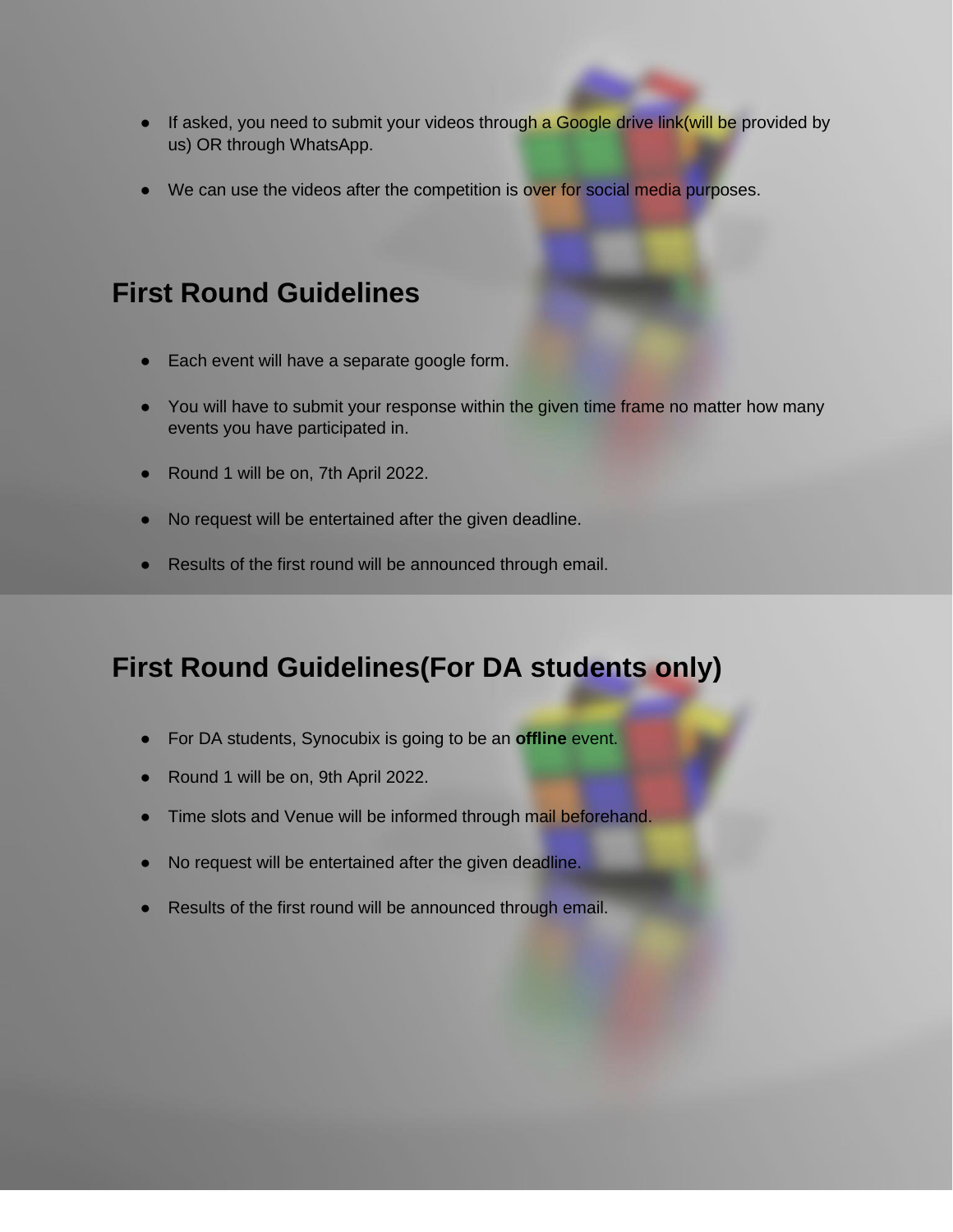#### **Final Round Guidelines**

- The final round will be held on 10th April 2022.
- Finalists (including outside DA participants) have the option to either come on DAIICT campus, Gandhinagar for **Offline Mode** or they can give this round in online mode on Live Google Meet with Judge.
- Time slots will be provided to you, you will have to be present for a live final round on at that time, failing to do so will result in disqualification.
- The judge will guide you through the common points before your solves.
- For those who will be on Google Meet, they have to follow one of the following condition:

1. Screen sharing + video ON 2. Only video ON with timer in another phone/stack mat timer